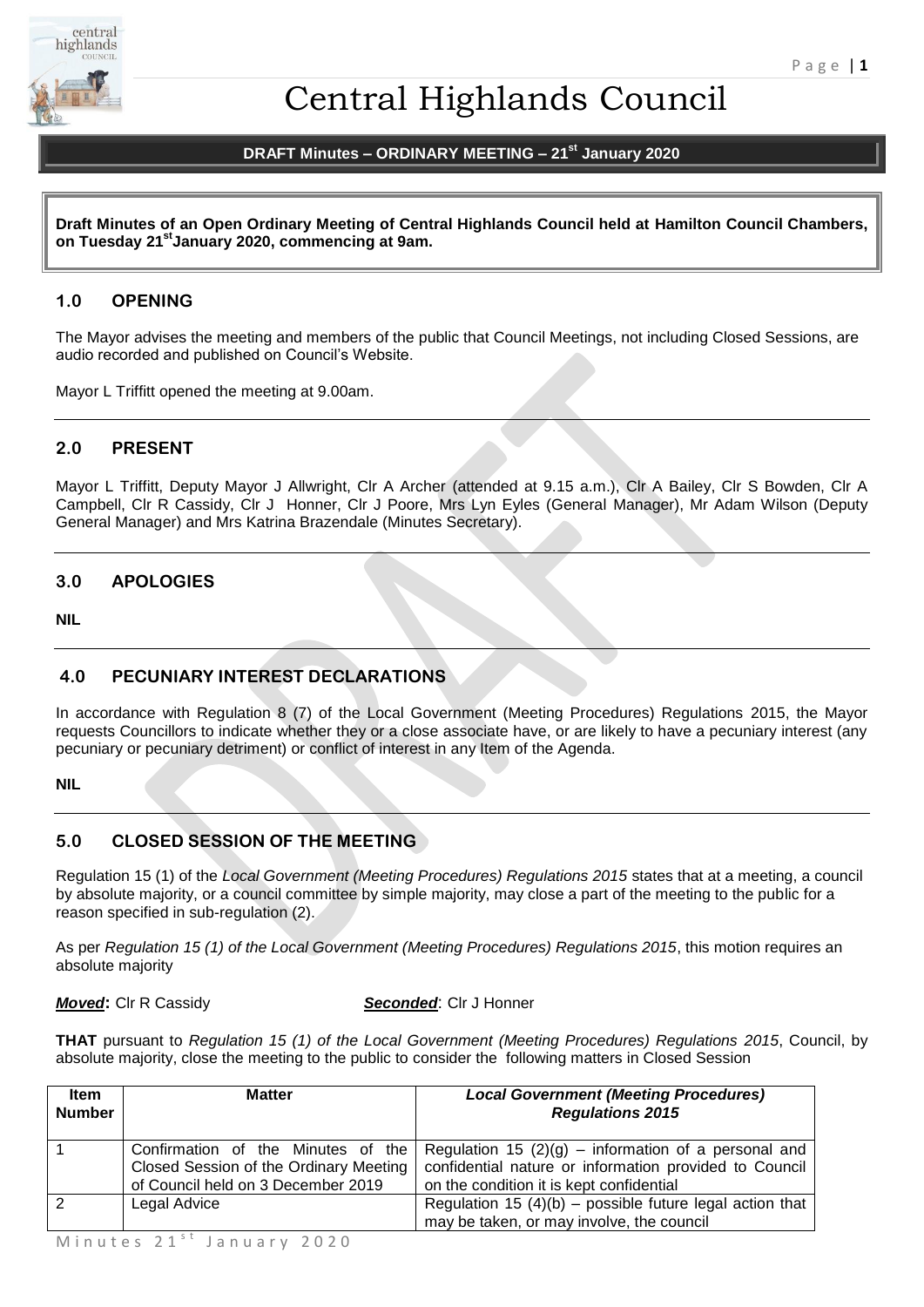| 3 | to the Public | Consideration of Matters for Disclosure   Regulation 15 (8) - While in a closed meeting, the<br>Council, or Council Committee, is to consider whether                                                   |
|---|---------------|---------------------------------------------------------------------------------------------------------------------------------------------------------------------------------------------------------|
|   |               | any discussions, decisions, reports or documents<br>relating to that closed meeting are to be kept<br>confidential or released to the public, taking into<br>account privacy and confidentiality issues |

# **CARRIED BY ABSOLUTE MAJORITY**

# *FOR the Motion:*

Mayor L Triffitt, Deputy Mayor J Allwright, Clr A Bailey, Clr S Bowden, Clr A Campbell, Clr R Cassidy, Clr J Honner and Clr J Poore.

*Mrs Katrina Brazendale left the meeting at 9.05 am.*

# **5.1 MOTION OUT OF CLOSED SESSION**

*Moved:* Clr R Cassidy *Seconded:* Clr J Honner

**That** the Council:

- (1) Having met and dealt with its business formally move out of the closed session; and
- (2) Resolved to report that it has determined the following:

| <b>Item Number</b> | <b>Matter</b>                                                                                                      | <b>Outcome</b>                                                                                                                     |
|--------------------|--------------------------------------------------------------------------------------------------------------------|------------------------------------------------------------------------------------------------------------------------------------|
|                    | Confirmation of the Minutes of the<br>Closed Session of the Ordinary Meeting<br>of Council held on 3 December 2019 | Minutes of the Closed Session of the<br>Ordinary Meeting of Council held on<br>3 December 2019 were confirmed                      |
| $\mathcal{P}$      | Legal Advice                                                                                                       | Council<br>information<br>noted the<br>provided and resolved to instruct our<br>solicitor to respond as per his<br>recommendation. |
| 3                  | Consideration of Matters for Disclosure<br>to the Public                                                           | Matters were considered                                                                                                            |

# **CARRIED BY ABSOLUTE MAJORITY**

# *FOR the Motion:*

Mayor L Triffitt, Deputy Mayor J Allwright, Clr A Bailey, Clr S Bowden, Clr A Campbell, Clr R Cassidy, Clr J Honner and Clr J Poore.

# **OPEN MEETING TO PUBLIC**

The meeting opened to the public at 10.00 am.

# **6.0 DEPUTATIONS**

10.00 a.m. – 10.18 a.m. Members from HATCH Mrs Pip Allwright attended the meeting at 10.00 a.m. and Mrs Tracey Turale attended the meeting at 10.05 a.m. to discuss the HATCH grant that was recently successful, \$178,000 and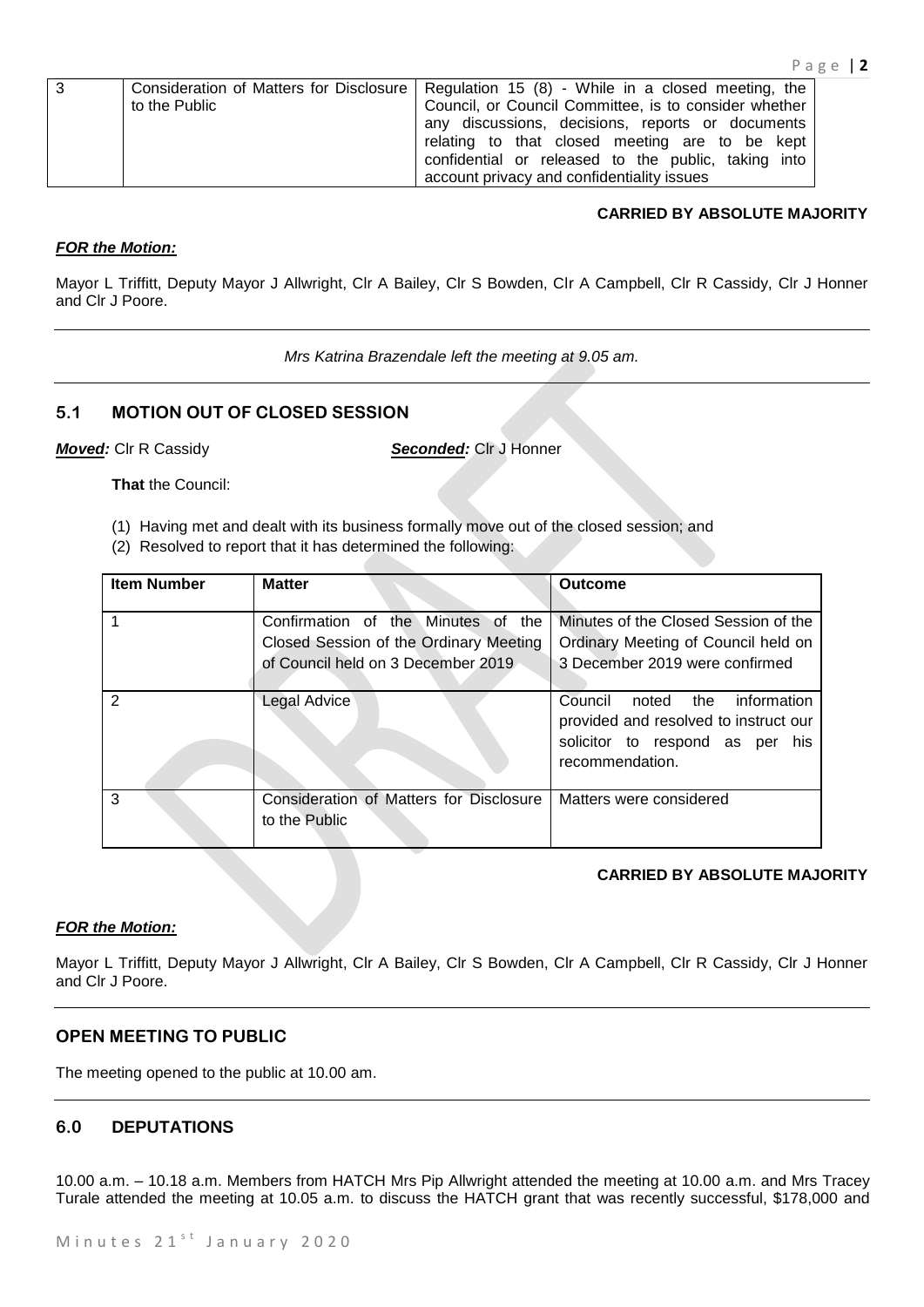projects that may be available in the next 2 years. Tracey also gave an update with regard to the Community Health and Wellbeing Plan.

*Deputy General Manager Adam Wilson left the meeting at 10.09 a.m. and returned at 10.10 a.m.*

*Mrs Pip Allwright and Mrs Tracey Turale left the meeting at 10.18 a.m.*

# **6.1 PUBLIC QUESTION TIME**

# **7.0 MAYORAL COMMITMENTS**

| Meeting with Leader of the opposition Rebecca White |
|-----------------------------------------------------|
| Swimming Pool Meeting                               |
| Cemetery Committee Morning tea                      |
| <b>Business of Council</b>                          |
| <b>Business of Council</b>                          |
| <b>Business of Council</b>                          |
| <b>Business of Council</b>                          |
| Central Highlands Council AGM and Council Meeting   |
| <b>LGAT Mayors Workshop</b>                         |
| <b>LGAT Meeting Hobart</b>                          |
| <b>Business of Council</b>                          |
| Meeting with National Windfarm Commissioner         |
| <b>Ouse School Awards</b>                           |
| <b>Business of Council</b>                          |
| Meeting with Minister Mark Shelton MP               |
| <b>Bothwell District High School Awards</b>         |
| Rate Payer Meeting                                  |
| Central Highlands Men's Shed Luncheon               |
| <b>Great Lake Community Centre Christmas Party</b>  |
| <b>Business of Council</b>                          |
| <b>Westerway School Awards</b>                      |
| Meeting with Rate Payers x 2                        |
| Meeting with State Growth                           |
| Central Highlands Council Christmas Staff Breakup   |
| Fire update with Emergency Services                 |
| <b>ABC Radio Interview</b>                          |
| <b>Business of Council - Fires</b>                  |
| <b>Business of Council - Fires</b>                  |
| <b>Business of Council</b>                          |
| <b>Business of Council</b>                          |
| <b>Business of Council</b>                          |
|                                                     |

# **7.1 COUNCILLOR COMMITMENTS**

#### **Deputy Mayor J Allwright**

| 19 <sup>th</sup> November 2019 | <b>Ordinary Council Meeting</b>                   |
|--------------------------------|---------------------------------------------------|
| 26 <sup>th</sup> November 2019 | <b>Special Planning Meeting</b>                   |
| 3rd December 2019              | <b>AGM Central Highlands Council</b>              |
|                                | <b>Ordinary Council Meeting</b>                   |
| 6 <sup>th</sup> December 2019  | Cattle Hill Wind Farm - Opening                   |
| 10 <sup>th</sup> December 2019 | <b>Audit Meeting</b>                              |
|                                | Workshop with Wind Farm Commissioner              |
|                                | <b>Ouse Primary School Awards</b>                 |
| 12 <sup>th</sup> December 2019 | Workshop with Mark Shelton MP                     |
| 14 <sup>th</sup> December 2019 | <b>Planning Meeting</b>                           |
|                                | Workshop with Trout Guides and Lodges Association |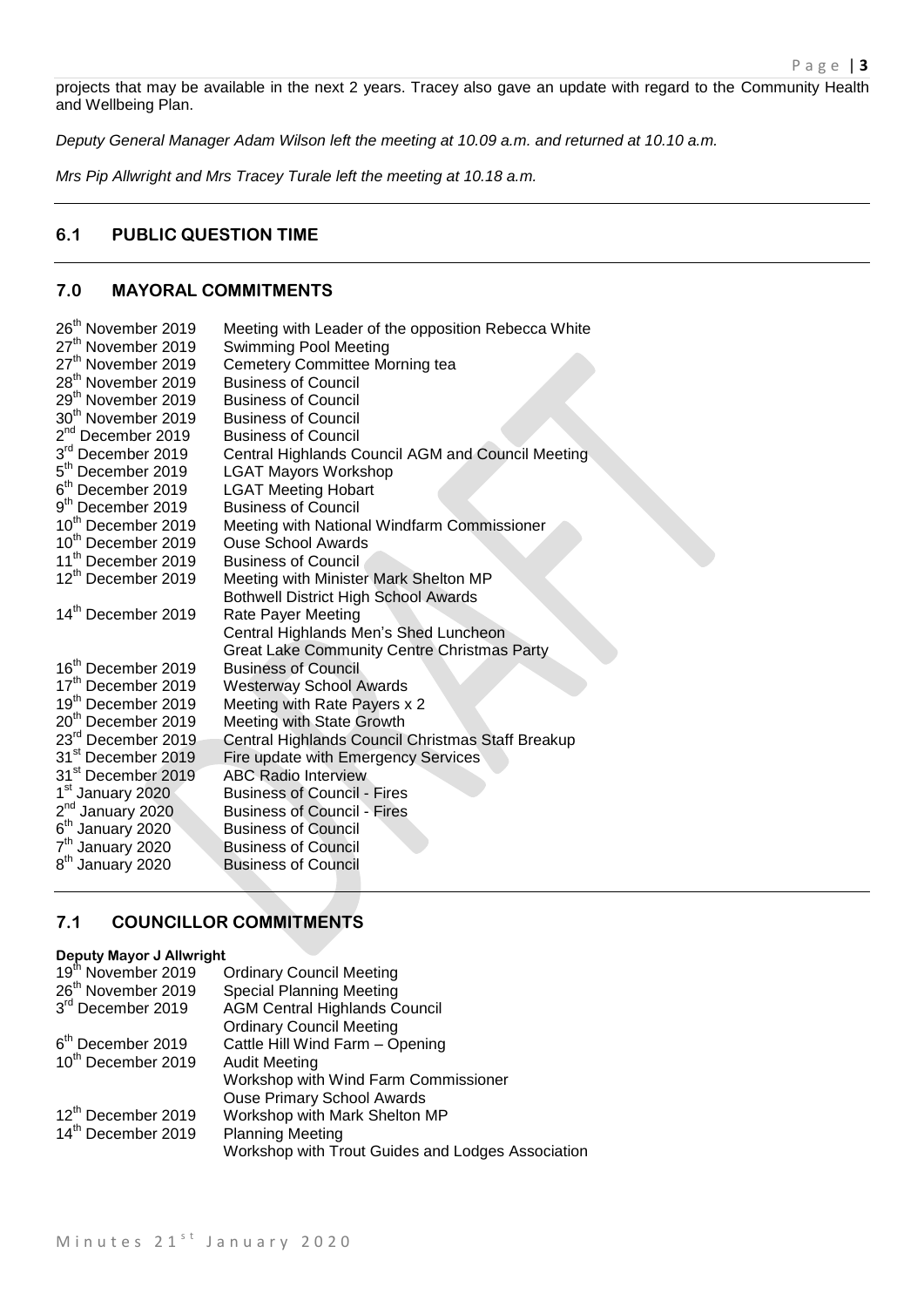| <b>CIr R Cassidy</b><br>3 <sup>rd</sup> December 2019<br>14 <sup>th</sup> December 2019<br>20 <sup>th</sup> December 2019                                                          | <b>AGM Central Highlands Council</b><br><b>Ordinary Council Meeting</b><br><b>Planning Meeting</b><br>Workshop with Trout Guides and Lodges Association<br>Meeting with State Growth                                                                              |
|------------------------------------------------------------------------------------------------------------------------------------------------------------------------------------|-------------------------------------------------------------------------------------------------------------------------------------------------------------------------------------------------------------------------------------------------------------------|
| <b>CIr A Campbell</b><br>3 <sup>rd</sup> December 2019<br>10 <sup>th</sup> December 2019<br>12 <sup>th</sup> December 2019                                                         | <b>AGM Central Highlands Council</b><br><b>Ordinary Council Meeting</b><br><b>Audit Meeting</b><br>Workshop with Wind Farm Commissioner<br>Workshop with Mark Shelton MP<br>Workshop with Trout Guides and Lodges Association                                     |
| CIr J Honner<br>3 <sup>rd</sup> December 2019<br>5 <sup>th</sup> December 2019<br>8 <sup>th</sup> December 2019<br>14 <sup>th</sup> December 2019<br>14 <sup>th</sup> January 2020 | <b>AGM Central Highlands Council</b><br><b>Ordinary Council Meeting</b><br><b>Bothwell District High School Awards</b><br><b>Christmas Party Ouse</b><br><b>Great Lake Christmas Party</b><br><b>Planning Meeting</b><br>Meeting with Trout Guides and Lodges inc |
| <b>CIr J Poore</b><br>6 <sup>th</sup> December 2019<br>10th December 2019<br>12 <sup>th</sup> December 2019<br>23 <sup>rd</sup> December 2019<br>14 <sup>th</sup> January 2020     | Cattle Hill Wind Farm - Opening<br><b>Audit Meeting</b><br>Workshop with Mark Shelton MP<br>Central Highlands Council Christmas Staff Breakup<br><b>Planning Meeting</b>                                                                                          |

Meeting with Trout Guides and Lodges inc

# **7.2 GENERAL MANAGER'S COMMITMENTS**

| 3rd December 2019              | <b>AGM Central Highlands Council</b>         |
|--------------------------------|----------------------------------------------|
|                                | <b>Ordinary Council Meeting</b>              |
| 4 <sup>th</sup> December 2019  | <b>Meeting Ratepayer</b>                     |
| 10 <sup>th</sup> December 2019 | <b>Audit Meeting</b>                         |
| 10 <sup>th</sup> December 2019 | Meeting with National Wind Farm Commissioner |
| 12 <sup>th</sup> December 2019 | Meeting Minister Mark Shelton MP             |
| 19th December 2019             | <b>Meeting Tas Collection Services</b>       |
| 9 <sup>th</sup> January 2020   | <b>Meeting Huon Aquaculture</b>              |
| 15 <sup>th</sup> January 2020  | <b>Meeting Tas Audit</b>                     |
| 15 <sup>th</sup> January 2020  | <b>Meeting Integrity Commission</b>          |
|                                |                                              |

# **7.3 DEPUTY GENERAL MANAGER'S COMMITMENTS**

| 5 <sup>th</sup> December 2019  | Local Government Association of Tasmania Forum Health and Wellbeing Plans |
|--------------------------------|---------------------------------------------------------------------------|
| 5 <sup>th</sup> December 2019  | TCCI Workshop 1 - Leadership and change in the context of WHS             |
| 6 <sup>th</sup> December 2019  | Cattle Hill Wind Farm - Opening                                           |
| 10 <sup>th</sup> December 2019 | <b>Audit Panel Meeting</b>                                                |
|                                | National Wind Farm Commissioner Meeting                                   |
| 19 <sup>th</sup> December 2019 | Meeting with Tasmanian Collection Service                                 |
| 9 <sup>th</sup> January 2020   | Meeting with Huon Aquaculture                                             |
| 14 <sup>th</sup> January 2020  | Meeting with Trout Guides & Lodges Tasmania                               |
| 21 <sup>st</sup> January 2020  | <b>Ordinary Council Meeting</b>                                           |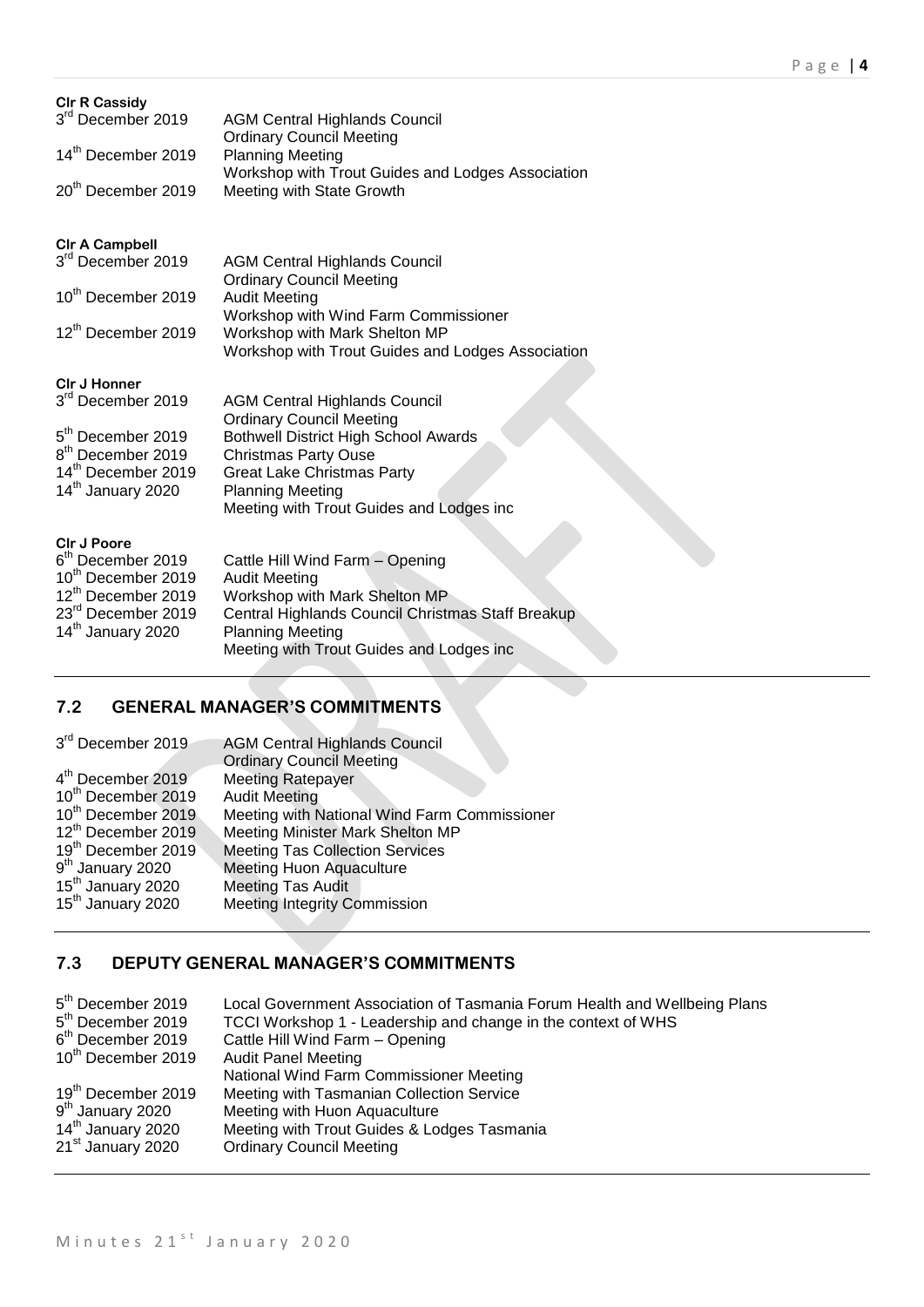# **8.0 NOTIFICATION OF COUNCIL WORKSHOPS HELD**

NIL

# **8.1 FUTURE WORKSHOPS**

11<sup>th</sup> February 2020 Council Workshop 10:00am to 1:00pm – Bothwell Council Chambers Mobile coverage Central Highlands (Telstra Mr Patterson) and Southern Tasmanian Councils Authority - Regional Climate Change Initiative - Council Climate Profile

19<sup>th</sup> February 2020 State Growth Workshop 1:00pm - 4:30pm - Hollow Tree Road Motorcycle Road Safety Workshop. Location: Bothwell Football Club and Community Centre, Hollow Tree Road, Bothwell

25<sup>th</sup> February 2020 Meeting 2:00pm to 3:00pm – Bothwell Council Chambers Board of Rural Business Tasmania

12<sup>th</sup> May 2020 Training – Integrity Commission training for Elected Members and staff.

# **9.0 MAYORAL ANNOUNCEMENTS**

The Mayor stated that as previously discussed Council will provide a light lunch or morning tea to thank Dr Stewart Gardner and Mrs Jane Rogers for their support of the Bothwell Medical Centre and to welcome Dr Mary Lumsden who has taken over management of the practice. The Community will be invited, dates suggested are  $24<sup>th</sup>$ ,  $25<sup>th</sup>$  or  $26<sup>th</sup>$  February 2020.

# **10.0 MINUTES**

# **10.1 RECEIVAL DRAFT MINUTES ORDINARY MEETING**

*Moved***: Cir J Honner <b>Seconded**: Cir R Cassidy

THAT the Draft Minutes of the Open Council Meeting of Council held on Tuesday 3<sup>rd</sup> December 2019 be received.

#### **CARRIED**

#### *FOR the Motion:*

Mayor L Triffitt, Deputy Mayor J Allwright, Clr A Archer, Clr A Bailey, Clr S Bowden, Clr A Campbell, Clr R Cassidy, Clr J Honner and Clr J Poore.

# **10.2 CONFIRMATION OF MINUTES ORDINARY MEETING**

*Moved***:** Clr A Campbell *Seconded*: Clr J Allwright

THAT the Minutes of the Open Council Meeting of Council held on Tuesday 3<sup>rd</sup> December 2019 be confirmed.

#### **CARRIED**

#### *FOR the Motion:*

Mayor L Triffitt, Deputy Mayor J Allwright, Clr A Archer, Clr A Bailey, Clr S Bowden, Clr A Campbell, Clr R Cassidy, Clr J Honner and Clr J Poore.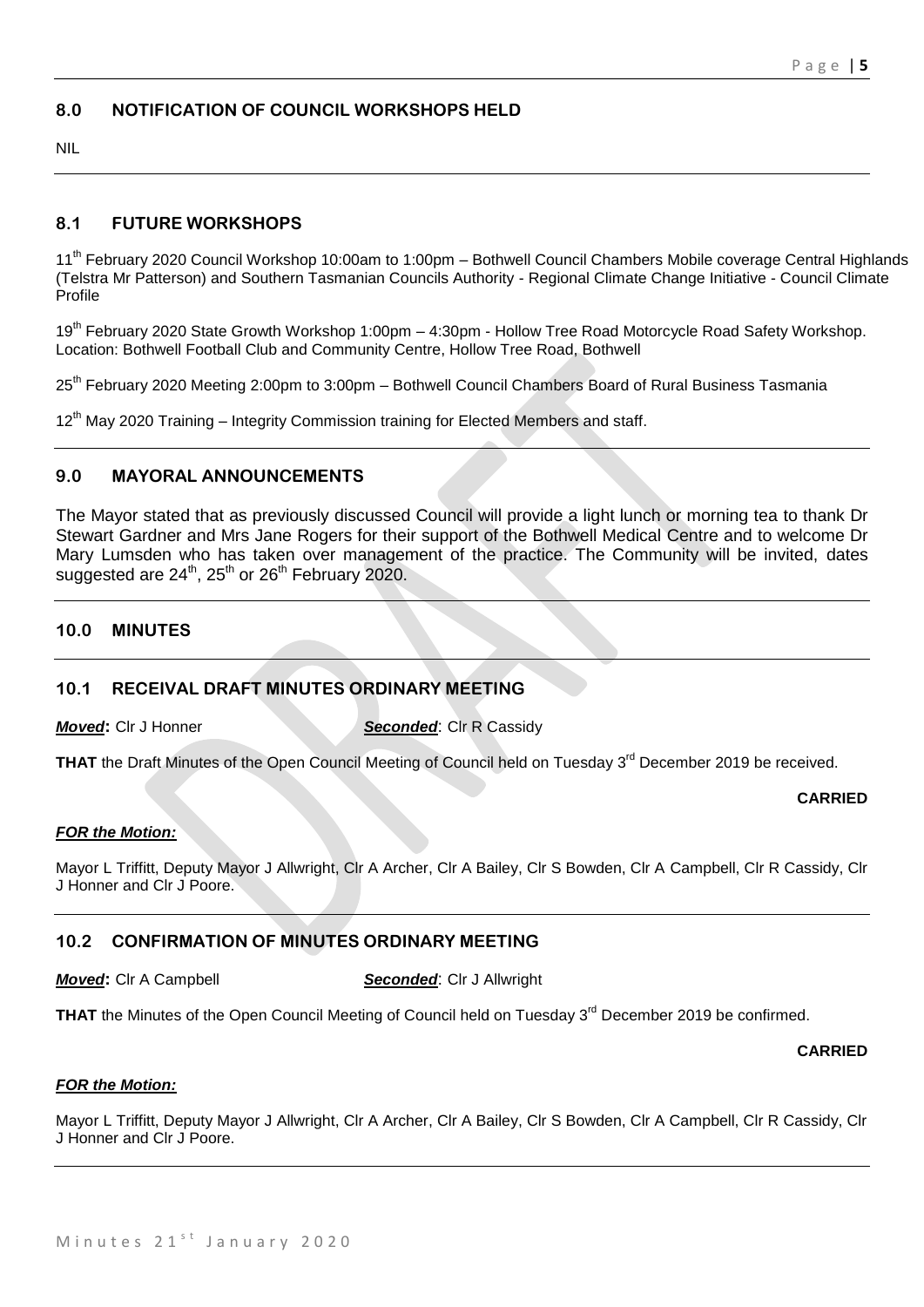# **10.3 RECEIVAL DRAFT MINUTES ANNUAL GENERAL MEETING**

*Moved***:** Clr T Bailey *Seconded*: Clr J Honner

**THAT** the Draft Minutes of the Annual General Meeting held on Tuesday 3<sup>rd</sup> December 2019 be received.

**CARRIED**

**CARRIED**

**CARRIED**

# *FOR the Motion:*

Mayor L Triffitt, Deputy Mayor J Allwright, Clr A Archer, Clr A Bailey, Clr S Bowden, Clr A Campbell, Clr R Cassidy, Clr J Honner and Clr J Poore.

# **10.4 RECEIVAL DRAFT MINUTES AUDIT PANEL MEETING**

*Moved***:** Clr J Poore *Seconded*: Clr J Honner

**THAT** the Draft Minutes of the Audit Panel Meeting held on Tuesday 10<sup>th</sup> December 2019 be received.

# *FOR the Motion:*

Mayor L Triffitt, Deputy Mayor J Allwright, Clr A Archer, Clr A Bailey, Clr S Bowden, Clr A Campbell, Clr R Cassidy, Clr J Honner and Clr J Poore.

# **11.0 BUSINESS ARISING**

- 14.1 Correspondence sent by Development & Environmental Services
- 14.2.2 Correspondence sent by Development & Environmental Services
- 14.2.3 Information provided to Highlands Digest
- 14.2.4 Audio Recording of Council Meeting Policy to be tabled at Ordinary Meeting of Council in January
- 14.3 General Manager signed lease agreement for DPIPWE
- 14.4 Manager Development & Environmental Services to provide update Ordinary Meeting of Council in January
- 14.5 Council defer this item to the Ordinary Meeting of Council in January
- 15.1 Correspondence sent by Works and Service Manager
- 16.2 Budget allocation updated
- 16.3 Correspondence sent by Deputy General Manager
- 16.4 Correspondence sent by Deputy General Manager
- 16.6 Term of Reference to be tabled at next CHVCM Committee Meeting by Chairperson
- 16.7 Correspondence sent by Deputy General Manager
- 17.1 Correspondence sent by Deputy General Manager
- 17.2 Correspondence sent by Deputy General Manager

# **12.0 DERWENT CATCHMENT PROJECT REPORT**

*Moved***:** Clr J Honner *Seconded*: Clr J Allwright

**THAT** the Derwent Catchment Project report be received.

# *FOR the Motion:*

Mayor L Triffitt, Deputy Mayor J Allwright, Clr A Archer, Clr A Bailey, Clr S Bowden, Clr A Campbell, Clr R Cassidy, Clr J Honner and Clr J Poore.

*Barry Harback (Acting Manager Works and Services) attended the meeting at 10.35 a.m.*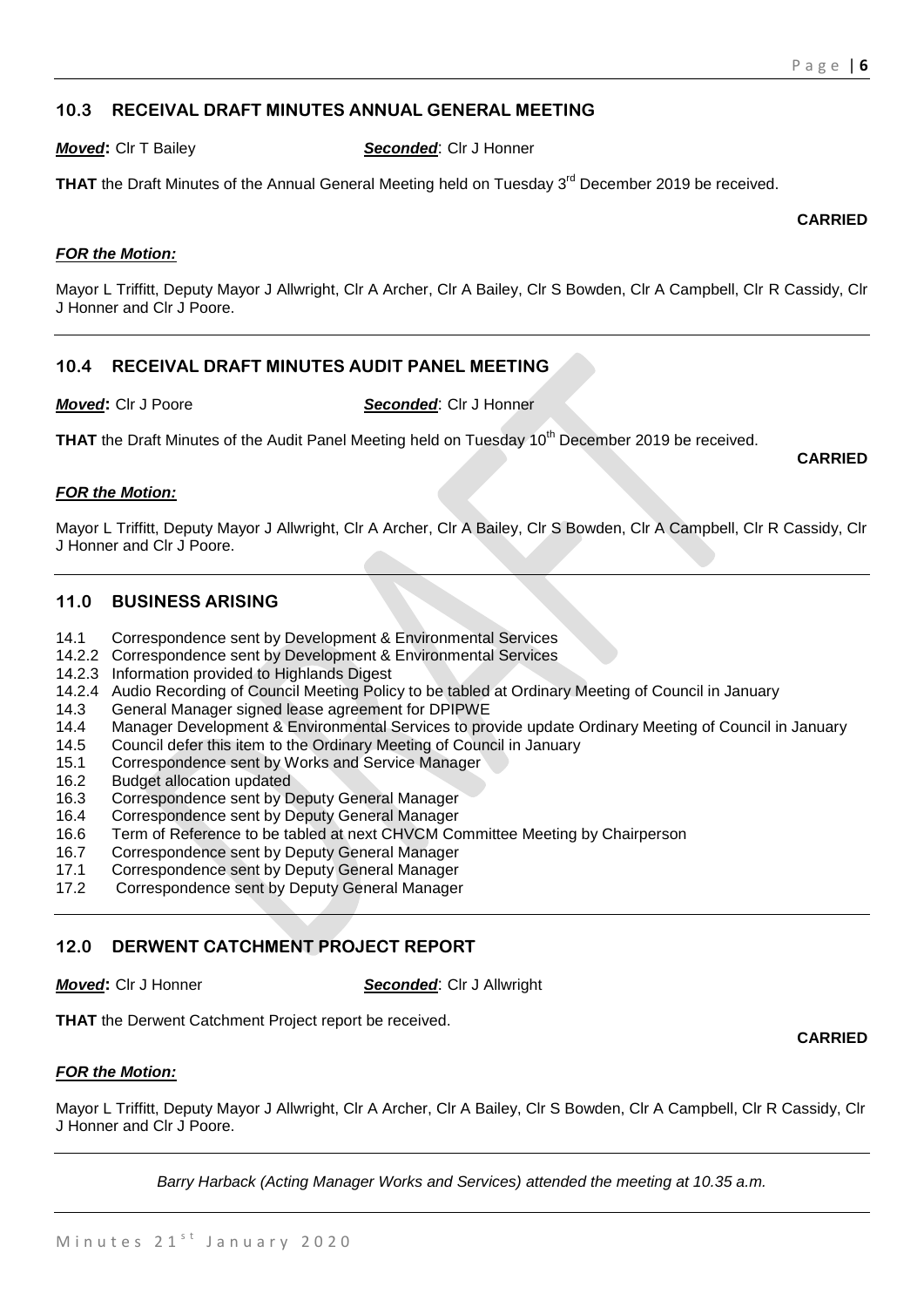**CARRIED**

# **13.0 FINANCE REPORT**

**Moved:** Clr J Honner **Seconded:** Clr A Campbell

**THAT** the Finance Reports be received.

# *FOR the Motion:*

Mayor L Triffitt, Deputy Mayor J Allwright, Clr A Archer, Clr A Bailey, Clr S Bowden, Clr A Campbell, Clr R Cassidy, Clr J Honner and Clr J Poore.

**Moved:** Clr J Honner **Seconded:** Clr J Poore

**THAT** the works and services be brought forward on the agenda

# *FOR the Motion:*

Mayor L Triffitt, Deputy Mayor J Allwright, Clr A Archer, Clr A Bailey, Clr S Bowden, Clr A Campbell, Clr R Cassidy, Clr J Honner and Clr J Poore.

# **15.0 WORKS & SERVICES**

**Moved:** Clr J Honner **Seconded:** Clr A Bailey

**THAT** the Works & Services Report be received.

# *FOR the Motion:*

Mayor L Triffitt, Deputy Mayor J Allwright, Clr A Archer, Clr A Bailey, Clr S Bowden, Clr A Campbell, Clr R Cassidy, Clr J Honner and Clr J Poore.

# **15.1 MIDWAYS REQUEST FOR CARTING ON VICTORIA VALLEY ROAD**

**Moved:** Clr A Archer **Seconded:** Clr J Poore

**THAT** Council stay with the existing policy and restrict usage on Victoria Valley Road

# *FOR the Motion:*

Mayor L Triffitt, Deputy Mayor J Allwright, Clr A Archer, Clr A Bailey, Clr S Bowden, Clr A Campbell, Clr R Cassidy, Clr J Honner and Clr J Poore.

*Jacqui Tyson (Planning Officer) attended the meeting at 11.00 a.m.*

# **CARRIED**

**CARRIED**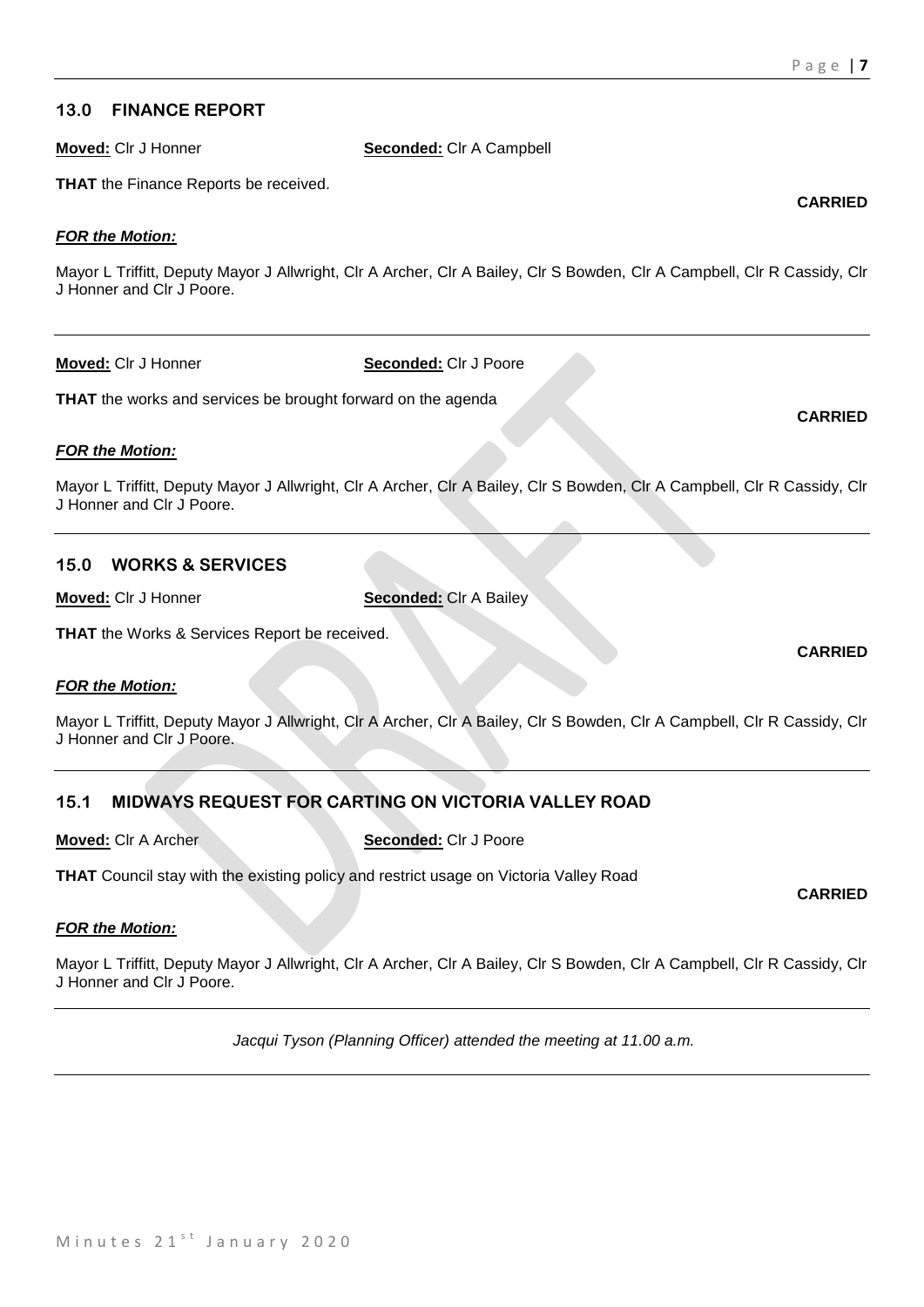# **15.2 BRIDGE NO 621 TYENNA RIVER WESTERWAY**

**Moved:** Clr J Allwright **Seconded:** Clr A Bailey

**THAT** Council contributed \$11,848.50 as 50% of the quoted costs to repair the damaged bridge at Westerway over the Tyenna.

#### **CARRIED**

# *FOR the Motion:*

Mayor L Triffitt, Deputy Mayor J Allwright, Clr A Archer, Clr A Bailey, Clr S Bowden, Clr A Campbell, Clr R Cassidy, Clr J Honner and Clr J Poore.

# **15.3 PELHAM BUSHFIRES**

**Moved:** Clr A Archer **Seconded:** Clr R Cassidy

**THAT** Council write a letter to Minister Shelton and the TFS, expressing our concerns that lack of communication and not following protocol during the fire event at Pelham, letter to include financial reinstatement to council infrastructure.

**CARRIED**

# *FOR the Motion:*

Mayor L Triffitt, Deputy Mayor J Allwright, Clr A Archer, Clr A Bailey, Clr S Bowden, Clr A Campbell, Clr R Cassidy, Clr J Honner and Clr J Poore.

# **15.4 BOTHWELL MEDICAL CENTRE**

**Moved:** Clr J Poore **Seconded:** Clr J Allwright

**That** Council accept Quote 1 being \$8,450.00 including GST (\$7,682 excl. GST) for repainting the interior of the Bothwell Medical Centre.

**CARRIED**

**CARRIED**

# *FOR the Motion:*

Mayor L Triffitt, Deputy Mayor J Allwright, Clr A Archer, Clr A Bailey, Clr S Bowden, Clr A Campbell, Clr R Cassidy, Clr J Honner and Clr J Poore.

*Barry Harback (Acting Manager Works and Services) left the meeting at 11.36 a.m.*

**Moved:** Clr J Honner **Seconded:** Clr S Bowden

**THAT** the meeting move to Item 14 on the agenda.

# *FOR the Motion:*

Mayor L Triffitt, Deputy Mayor J Allwright, Clr A Archer, Clr A Bailey, Clr S Bowden, Clr A Campbell, Clr R Cassidy, Clr J Honner and Clr J Poore.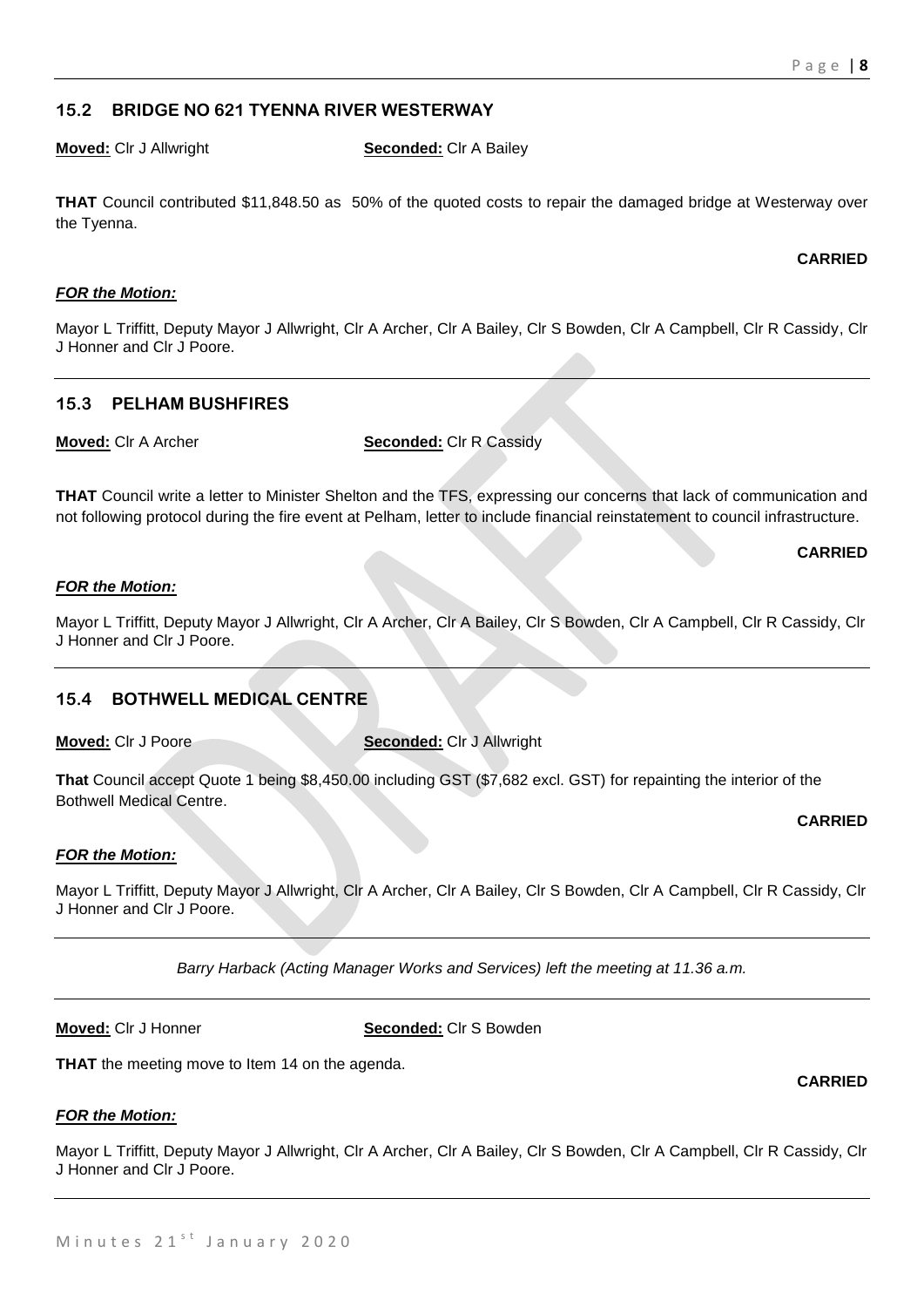**CARRIED**

# **14.0 DEVELOPMENT & ENVIRONMENTAL SERVICES**

In accordance with Regulation 25(1) of the Local Government (Meeting Procedures) Regulations 2015, the Mayor advises that the Council intends to act as a Planning Authority under the Land Use Planning and Approvals Act 1993, to deal with the following items:

**Moved:** Clr R Cassidy **Seconded:** Clr A Bailey

**THAT** the Development & Environmental Services Report be received.

*FOR the Motion:*

Mayor L Triffitt, Deputy Mayor J Allwright, Clr A Archer, Clr A Bailey, Clr S Bowden, Clr A Campbell, Clr R Cassidy, Clr J Honner and Clr J Poore.

# **14.1 DA2019/75 : OUTBUILDING (CONTAINER): LOT 9 INTERLAKEN ROAD, INTERLAKEN**

#### **Moved:** Clr A Campbell **Seconded:** Clr J Poore

**That** the proposal is assessed to substantially comply with the requirements of the Central Highlands Interim Planning Scheme 2015 and so in accordance with section 57 of the Land Use Planning and Approvals Act 1993, the Planning Authority is recommended to approve the application for an Outbuilding (container) at Lot 9 Interlaken Road, Interlaken, Certificate of Title 138567/9.

#### **Recommended Conditions**

**General** 

- 1) The use or development must be carried out substantially in accordance with the application for planning approval, the endorsed drawings and with the conditions of this permit and must not be altered or extended without the further written approval of Council.
- 2) This permit shall not take effect and must not be acted on until 15 days after the date of receipt of this letter or the date of the last letter to any representor, which ever is later, in accordance with section 53 of the land Use Planning And Approvals Act 1993.

Approved Use

3) The outbuilding is approved as ancillary to the Residential use only and must not be used for any other purpose unless in accordance with a permit issued by Council or as otherwise permitted by Council's planning scheme.

External finishes

- 4) The outbuilding must be painted in the colour 'Monument' within three (3) months of the date of this permit and evidence that the painting has been completed must be provided to Council by this date.
- 5) All exposed metal surfaces are to be pre-coloured, or alternatively suitably painted if the item is not available in such a finish.

#### Services

6) The developer must pay the cost of any alterations and/or reinstatement to existing services, Council infrastructure or private property incurred as a result of the development. Any work required is to be specified or undertaken by the authority concerned.

#### **Stormwater**

7) Drainage from the proposed development must be retained on site or drain to a legal discharge point to the satisfaction of Council's General Manager and in accordance with any requirements of the Building Act 2016.

Construction Amenity

8) The development must only be carried out between the following hours unless otherwise approved by the Council's Manager of Development and Environmental Services: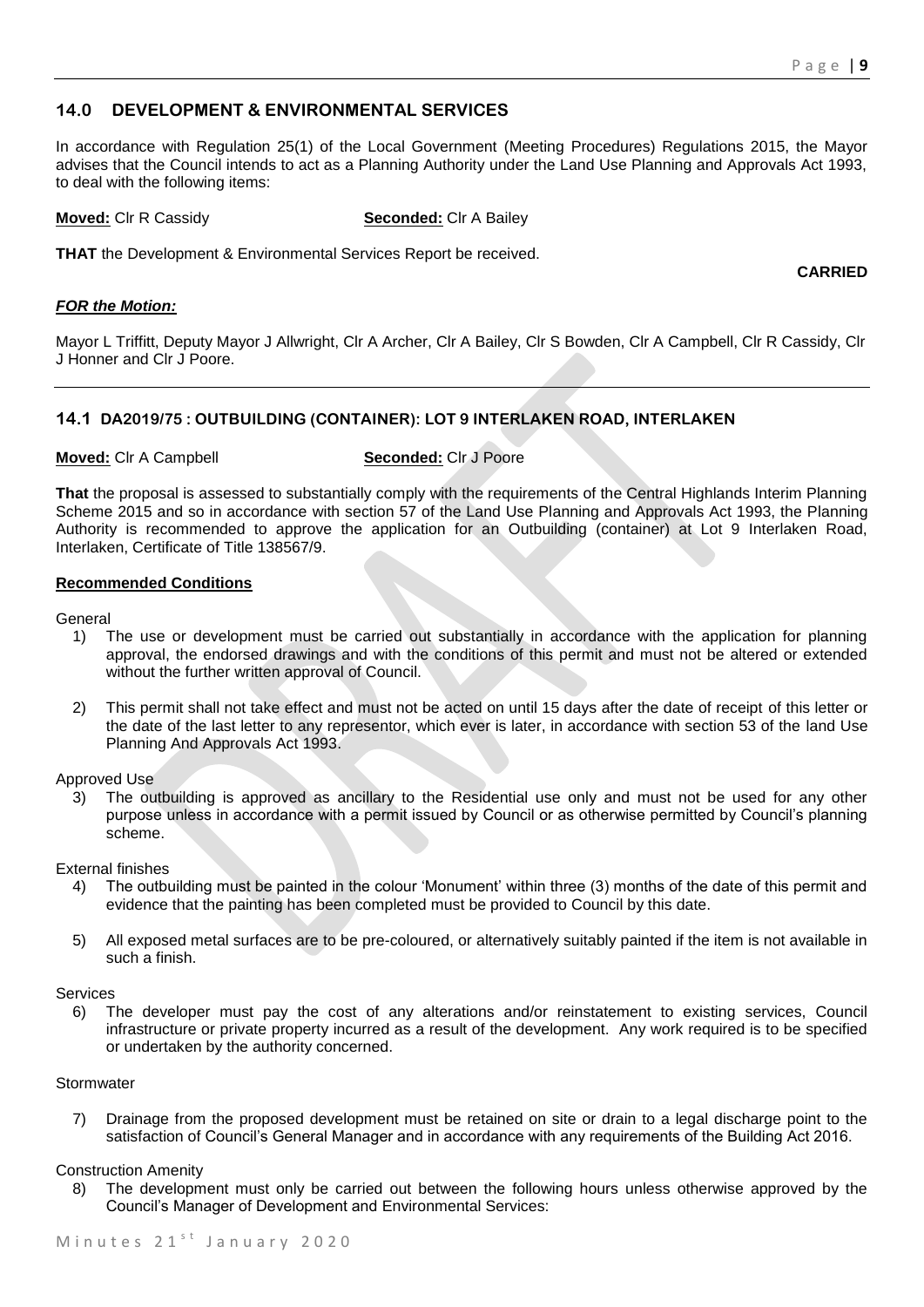Monday to Friday 7:00 a.m. to 6:00 p.m. Saturday 8:00 a.m. to 6:00 p.m. Sunday and State-wide public holidays 10:00 a.m. to 6:00 p.m.

- 9) All works associated with the development of the land shall be carried out in such a manner so as not to unreasonably cause injury to, or prejudice or affect the amenity, function and safety of any adjoining or adjacent land, and of any person therein or in the vicinity thereof, by reason of:
	- a. Emission of noise, artificial light, vibration, odour, fumes, smoke, vapour, steam, ash, dust, waste water, waste products, grit or otherwise.
	- b. The transportation of materials, goods and commodities to and from the land.
	- c. Obstruction of any public roadway or highway.
	- d. Appearance of any building, works or materials.
	- e. Any accumulation of vegetation, building debris or other unwanted material must be disposed of by removal from the site in an approved manner. No burning of such materials on site will be permitted unless approved in writing by the Council's Manager of Development and Environmental Services.
- 10) The developer must make good and/or clean any road surface or other element damaged or soiled by the development to the satisfaction of the Council's Manger of Works and Technical Services.

#### **The following advice applies to this permit:**

a) This permit does not imply that any other approval required under any other legislation has been granted.

#### **CARRIED**

#### *FOR the Motion:*

Mayor L Triffitt, Deputy Mayor J Allwright, Clr A Archer, Clr A Bailey, Clr S Bowden, Clr A Campbell, Clr R Cassidy, Clr J Honner and Clr J Poore.

# **14.2 DA 2018/50 VISITOR ACCOMMODATION & VEGETATION REMOVAL - LAKE MALBENA**

# **NOTED**

# **14.3 NEW RURAL AND AGRICULTURE ZONES**

**RESOLVED**

**That** a future meeting be held with the Minister of Planning with all Councillors in attendance

# **14.4 GOLDWIND AUSTRALIA PTY LTD - SURPLUS BLADE**

#### **NOTED**

# **14.5 REQUEST FOR REMISSION OF HIRE FEE – BOTHWELL TOWN HALL**

# **Moved:** Clr J Allwright **Seconded:** Clr A Bailey

**THAT** Council waive the Hall hire fees for the Public Forum on the End of Life Choices (Voluntary Assisted Dying) Bill.

#### **CARRIED**

# *FOR the Motion:*

Mayor L Triffitt, Deputy Mayor J Allwright, Clr A Archer, Clr A Bailey, Clr S Bowden, Clr A Campbell, Clr R Cassidy, Clr J Honner and Clr J Poore.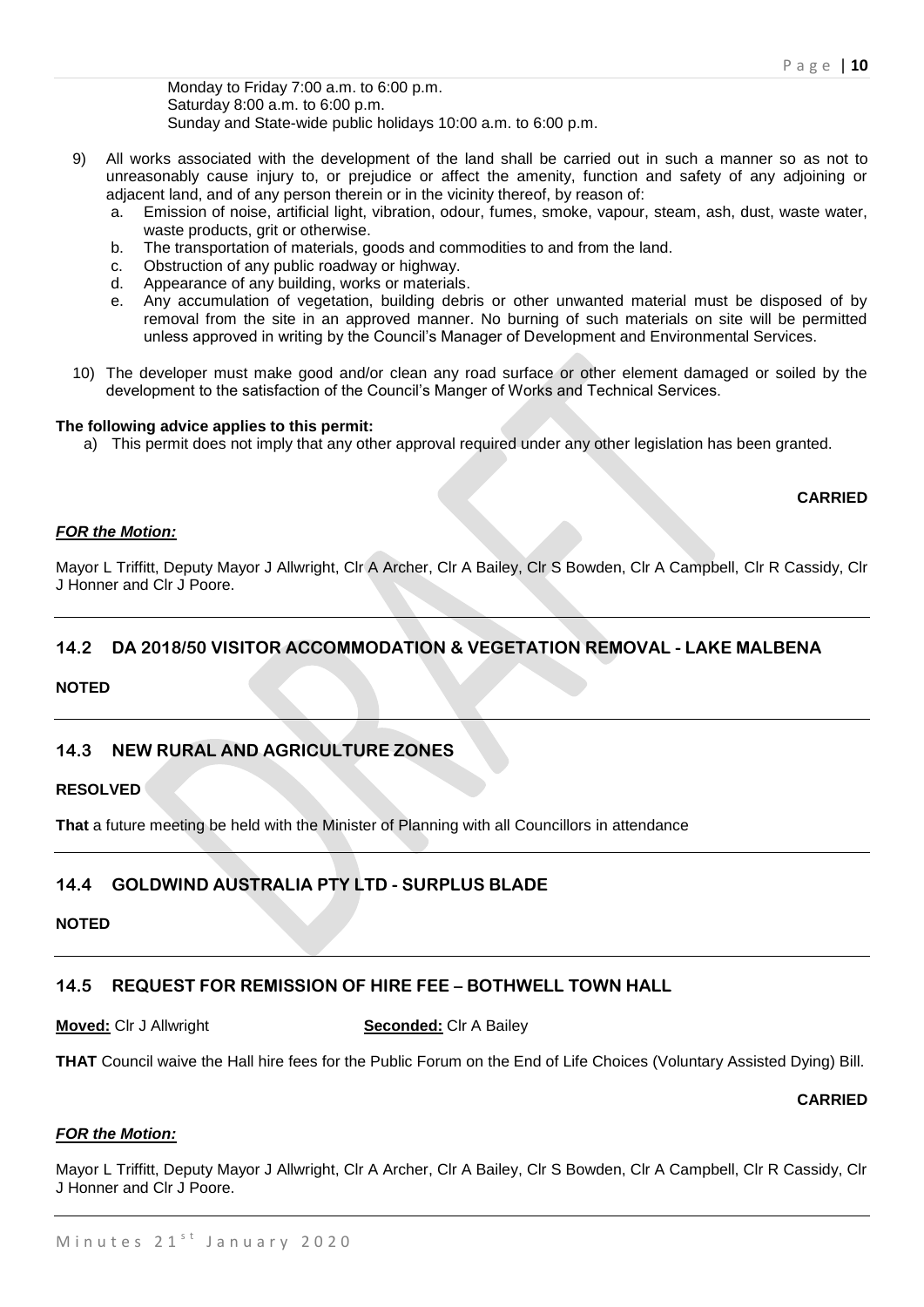# **14.6 DES BRIEFING REPORT**

# **PLANNING PERMITS ISSUED UNDER DELEGATION**

The following planning permits have been issued under delegation during the past month.

# **NO PERMIT REQUIRED**

| DA NO.       | <b>APPLICANT</b>        | <b>LOCATION</b>       | <b>PROPOSAL</b>          |
|--------------|-------------------------|-----------------------|--------------------------|
| 2019 / 00085 | <b>Engineering Plus</b> | 16 Dolerite Crescent, | <b>Dwelling Addition</b> |
|              |                         | Flintstone            |                          |
|              |                         |                       |                          |

#### **PERMITTED USE**

| DA NO.       | <b>APPLICANT</b>        | <b>LOCATION</b>              | <b>PROPOSAL</b>          |
|--------------|-------------------------|------------------------------|--------------------------|
| 2019 / 00077 | J V & P Rainbird        | Marked Tree Road, Gretna (CT | Farm Shed                |
|              |                         | 171936/1)                    |                          |
|              |                         |                              |                          |
| 2019 / 00085 | <b>Engineering Plus</b> | 16 Dolerite Crescent,        | <b>Dwelling Addition</b> |
|              |                         | Flintstone                   |                          |
|              |                         |                              |                          |

#### **DISCRETIONARY USE**

| DA NO.       | <b>APPLICANT</b>    | <b>LOCATION</b>              | <b>PROPOSAL</b>                |
|--------------|---------------------|------------------------------|--------------------------------|
| 2019 / 00076 | J K Downie          | 3137 Highland Lakes Road,    | Change of Use to Visitor       |
|              |                     | <b>Bothwell</b>              | Accommodation                  |
| 2019 / 00074 | Pinnacle Drafting & | 3532 Lyell Highway, Gretna   | Dwelling and Outbuilding       |
|              | Design              |                              |                                |
| 2019 / 00079 | A D Graham, L A     | 206 Ellendale Road,          | Alterations & Additions and    |
|              | Stecko              | Westerway                    | Change of Use - Dwelling to    |
|              |                     |                              | Visitor Accommodation &        |
|              |                     |                              | <b>Outbuilding to Dwelling</b> |
| 2019 / 00082 | Longview Design &   | 39 Dry Poles Road, Ellendale | <b>Dwelling</b>                |
|              | <b>Drafting</b>     |                              |                                |

*Jacqui Tyson (Planning Officer) left the meeting at 12.05 p.m.*

# **16.0 ADMINISTRATION**

# **16.1 COMMUNITY HEALTH AND WELLBEING – MEAL DELIVERY PROGRAM**

**NOTED**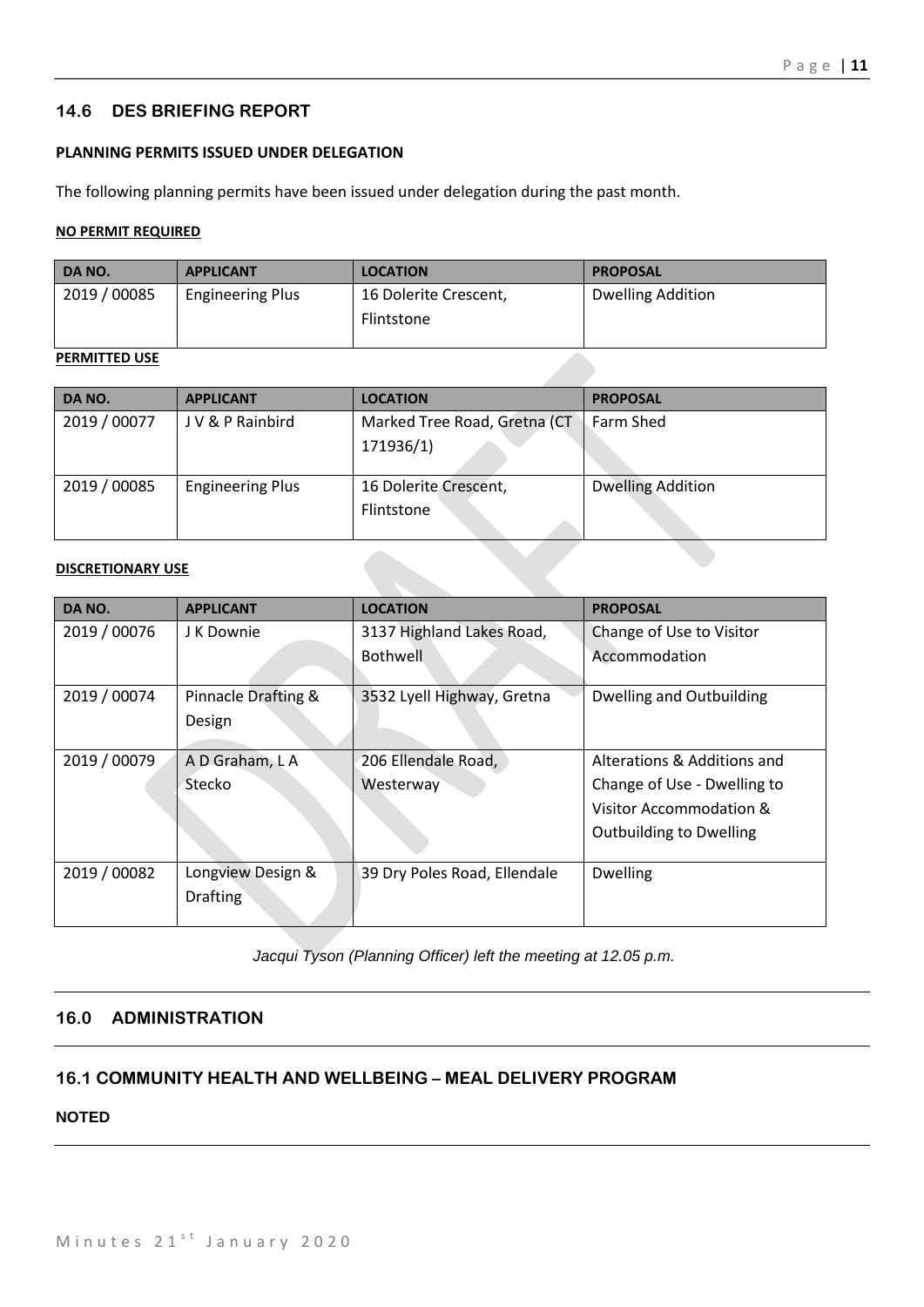# **16.2 GREAT LAKE COMMUNITY CENTRE**

**Moved:** Clr A Campbell **Seconded:** Clr S Bowden

**That** the Deputy General Manager writes to the Tenant of the Great Lake Community Centre stating that the wooden structure near the stage be removed, in accordance with clause 3.14 'Alterations' of the Lease Agreement.

# **CARRIED**

# *FOR the Motion:*

Mayor L Triffitt, Deputy Mayor J Allwright, Clr A Archer, Clr A Bailey, Clr S Bowden, Clr A Campbell, Clr R Cassidy, Clr J Honner and Clr J Poore.

# **16.3 DIABETES TASMANIA POLLIEPEDAL'20**

**Moved:** Clr A Bailey **Seconded:** Clr R Cassidy

**That** Council make a donation of \$100.00 to the Diabetes Tasmania PolliePedal'20

# *FOR the Motion:*

Clr A Archer, Clr A Bailey, Clr S Bowden and Clr R Cassidy

#### *AGAINST the Motion:* Mayor L Triffitt, Deputy Mayor J Allwright, Clr A Campbell, Clr J Poore and Clr J Honner

**Moved:** Clr J Allwright **Seconded:** Clr J Poore

**That** Council make a donation of \$250.00 to the Diabetes Tasmania PolliePedal'20

# *FOR the Motion:*

Clr A Archer, Clr A Bailey, Clr S Bowden, Clr A Campbell, Clr J Honner and Clr J Poore.

# *AGAINST the Motion:*

Clr R Cassidy

*Meeting was suspended for lunch at 1.17 p.m. and will resume at 12.45 p.m.*

*Meeting resumed at 12.50 p.m.*

*Clr J Poore was not in attendance when the meeting resumed.*

**LOST**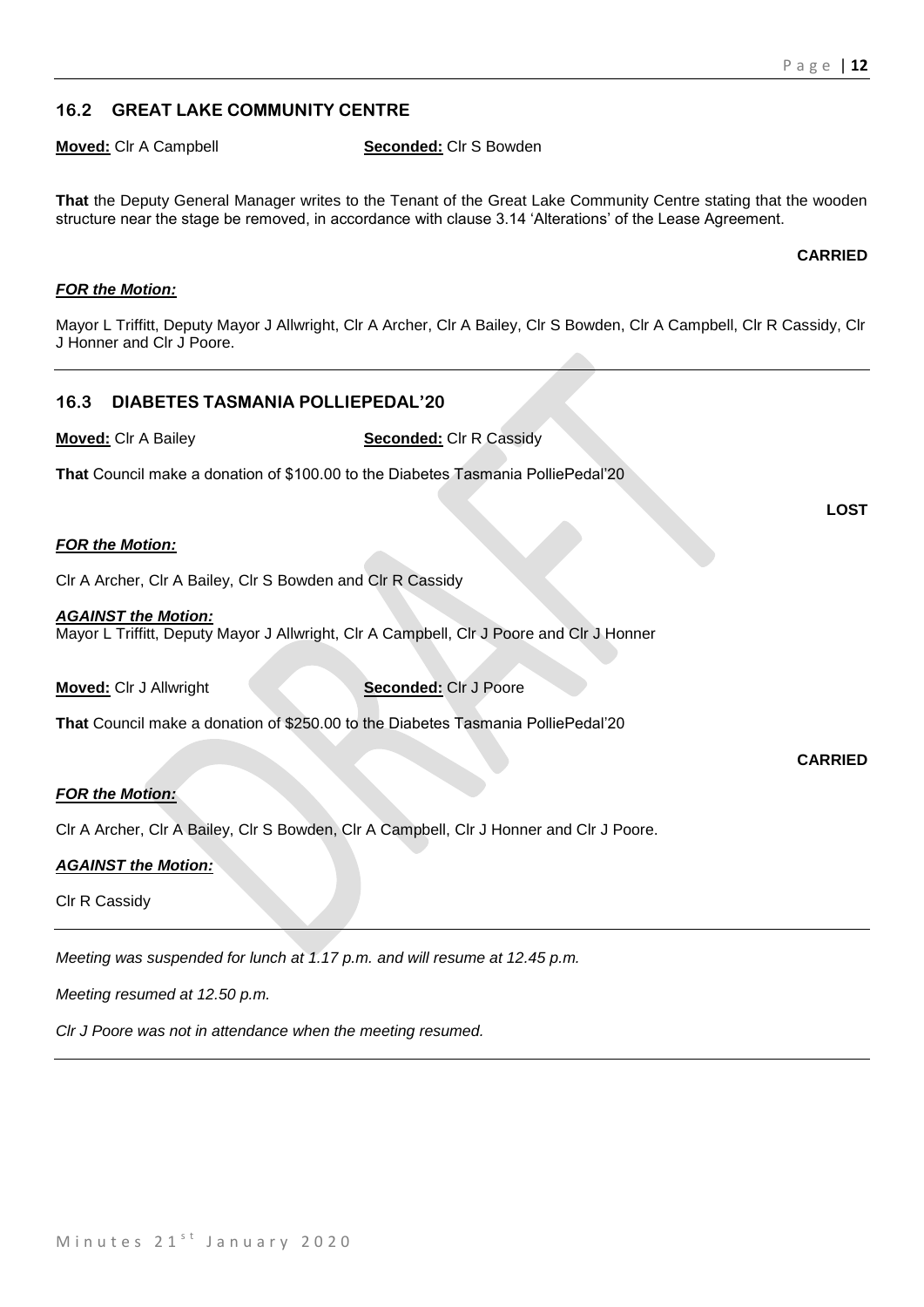# **16.4 POLICY NO. 2017- 50 AUDIO RECORDING OF COUNCIL MEETINGS POLICY**

**Moved:** Clr A Campbell **Seconded:** Clr J Honner

**That** Council approve Policy 2017- 50 Audio Recording of Council Meeting Policy

#### **CARRIED**

# *FOR the Motion:*

Mayor L Triffitt, Deputy Mayor J Allwright, Clr A Archer, Clr A Bailey, Clr S Bowden, Clr A Campbell, Clr R Cassidy and Clr J Honner.

# **16.5 ELECTRIC HIGHWAY TASMANIA SITE AGREEMENT DERWENT BRIDGE**

**Moved:** Clr J Honner **Seconded:** Clr R Cassidy

**That** Council approve the General Manager to sign and seal the redrafted Lease Agreement between Electric Highway Tasmania and Central Highlands Council.

# **CARRIED**

#### *FOR the Motion:*

Mayor L Triffitt, Deputy Mayor J Allwright, Clr A Archer, Clr A Bailey, Clr S Bowden, Clr A Campbell, Clr R Cassidy and Clr J Honner.

# **16.6 PROPOSED BOUNDARY ADJUSTMENT – 6 & 8 TARLETON STREET HAMILTON**

**Moved:** Clr A Bailey **Seconded:** Clr A Campbell

**That** the General Manager be authorised to provide Page Seager with the original Certificate of Title Volume 157052 Folio 2.

# *FOR the Motion:*

**CARRIED**

**CARRIED**

Mayor L Triffitt, Deputy Mayor J Allwright, Clr A Archer, Clr A Bailey, Clr S Bowden, Clr A Campbell, Clr R Cassidy and Clr J Honner

# **16.7 ECONOMIC AND SOCIAL BENEFIT STUDY CENTRAL HIGHLANDS MUNICIPALITY**

# **NOTED**

# **16.8 ROYAL FLYING DOCTOR SERVICE TASMANIA**

**Moved:** Clr R Cassidy **Seconded:** Clr A Bailey

**That** a donation of \$1,000.00 be made to the Royal Flying Doctors Service Tasmania

# *FOR the Motion:*

Mayor L Triffitt, Deputy Mayor J Allwright, Clr A Archer, Clr A Bailey, Clr S Bowden, Clr A Campbell, Clr R Cassidy and Clr J Honner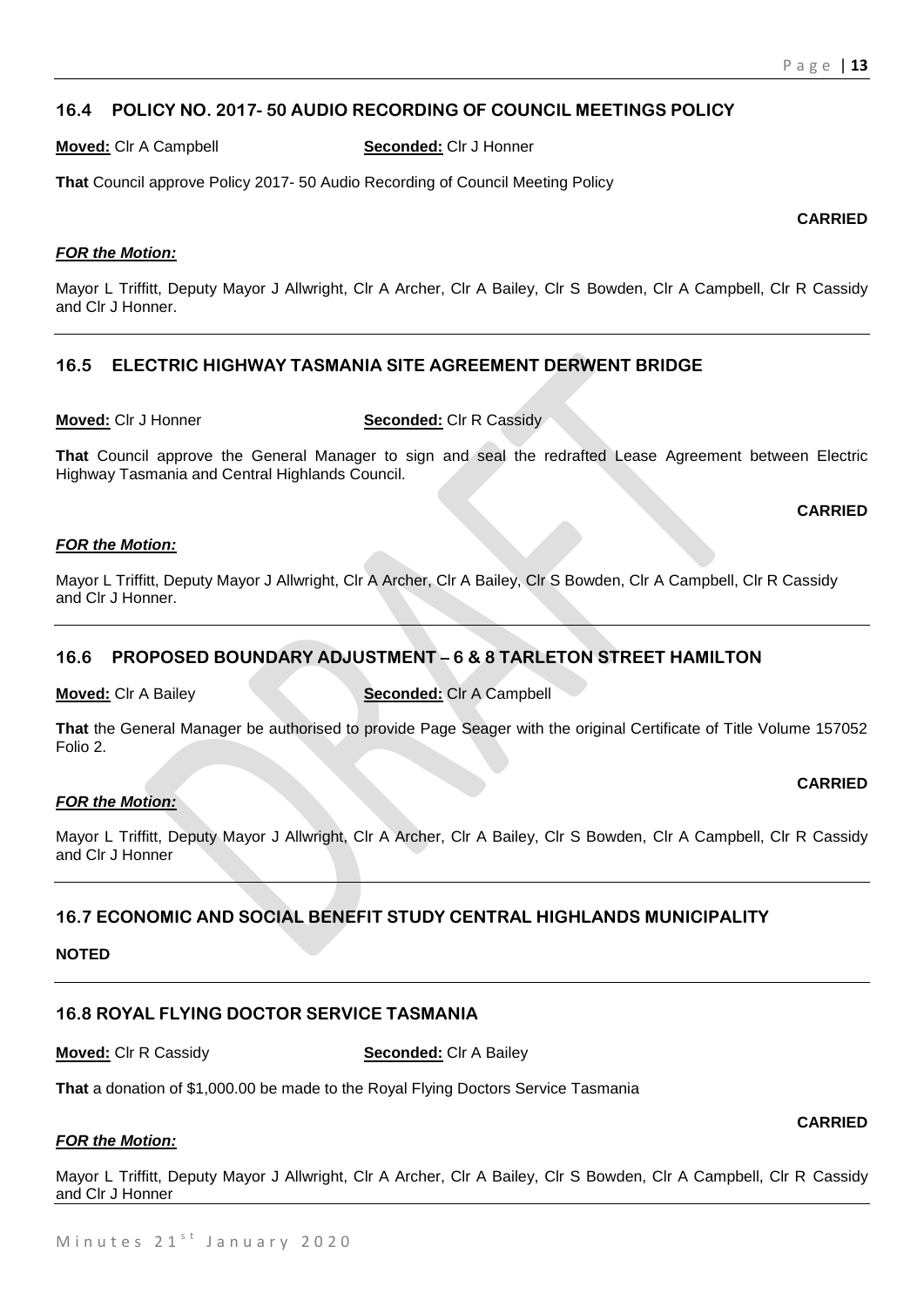# **16.9 'ONE ROAD GREAT AUSTRALIAN ROAD TRIPS' TELEVISION SERIES (SERIES TWO)**

**Moved:** Clr J Allwright **Seconded:** Clr R Cassidy

**That** Council write to Mr Alex Heroys the Chief Executive of Destination Southern Tasmania to see how Destination Southern Tasmania, Derwent Valley Council, West Coast Council, and Central Highlands Council can work together to put forward an expression of interest for a 'Western Wilds' Episode of the 'ONE ROAD Great Australian Road Trips' Television Series.

#### **CARRIED**

# *FOR the Motion:*

Mayor L Triffitt, Deputy Mayor J Allwright, Clr A Archer, Clr A Bailey, Clr S Bowden, Clr A Campbell, Clr R Cassidy and Clr J Honner.

# **16.10 MOTIONS FROM AUDIT PANEL**

**Moved:** Clr J Allwright **Seconded:** Clr R Cassidy

**That** Council adopt the Risk Management Register.

# *FOR the Motion:*

Mayor L Triffitt, Deputy Mayor J Allwright, Clr A Archer, Clr A Bailey, Clr S Bowden, Clr A Campbell, Clr R Cassidy and Clr J Honner.

# **16.11 POLICY NO. 2017- 45 DISABILITY ACCESS & INCLUSION POLICY**

**Moved:** Clr J Honner **Seconded:** Clr A Bailey

**That** Council approve Policy 2017-45 Disability Access & Inclusion Policy

# *FOR the Motion:*

Mayor L Triffitt, Deputy Mayor J Allwright, Clr A Archer, Clr A Bailey, Clr S Bowden, Clr A Campbell, Clr R Cassidy and Clr J Honner.

# **16.12 POLICY NO. 2015-06 TENDERING AND PROCUREMENT POLICY**

**Moved:** Clr S Bowden **Seconded:** Clr A Bailey

**That** Council approve Policy 2015-06 Tendering and Procurement Policy

# *FOR the Motion:*

Mayor L Triffitt, Deputy Mayor J Allwright, Clr A Archer, Clr A Bailey, Clr S Bowden, Clr A Campbell, Clr R Cassidy and Clr J Honner.

# **CARRIED**

#### **CARRIED**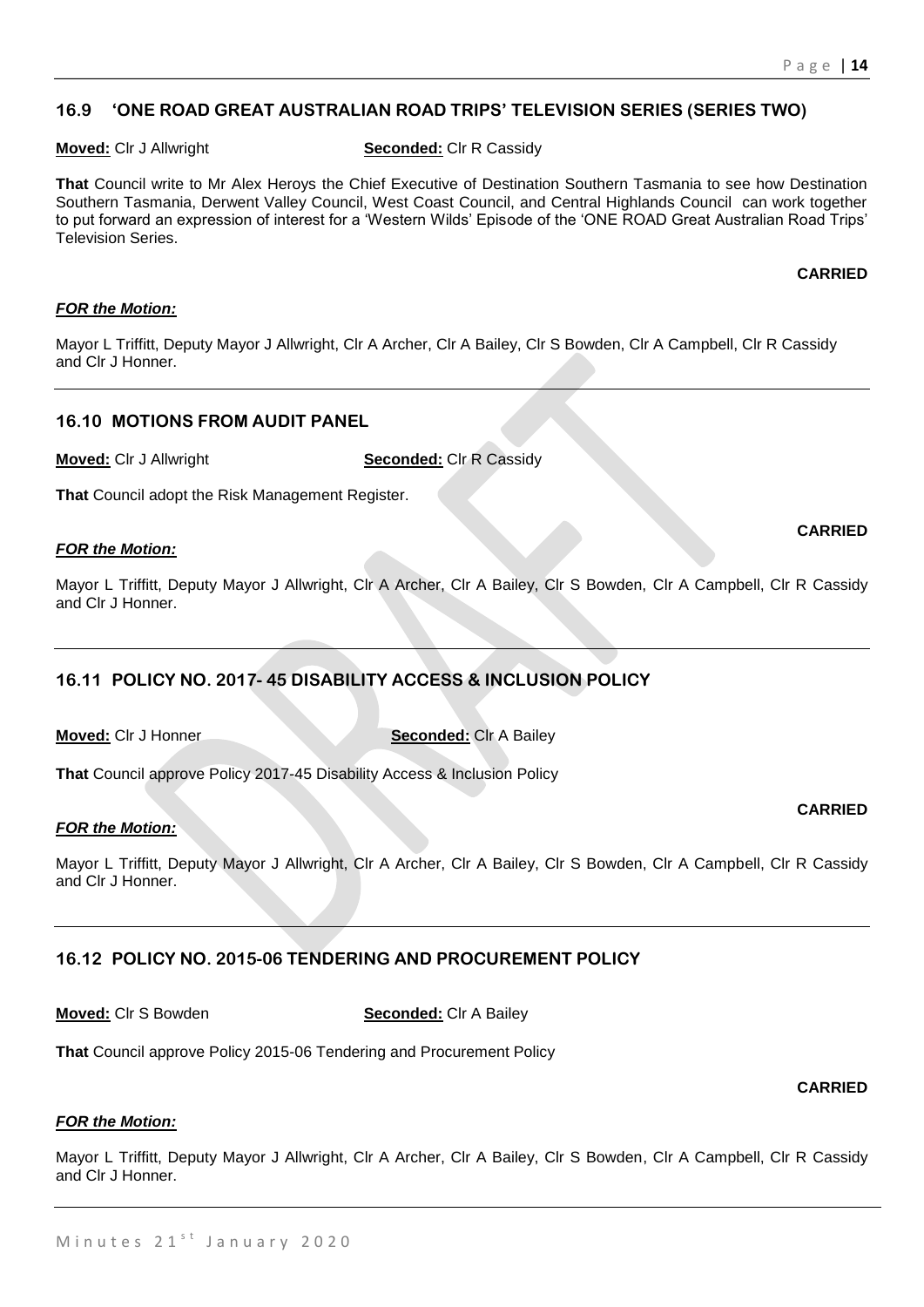# **16.13 POLICY NO. 2014-30 PRIVACY (PERSONAL INFORMATION) POLICY**

**Moved:** Clr R Cassidy **Seconded:** Clr A Campbell

**That** Council approve Policy 2014-30 Privacy (Personal Information) Policy

# *FOR the Motion:*

Mayor L Triffitt, Deputy Mayor J Allwright, Clr A Archer, Clr A Bailey, Clr S Bowden, Clr A Campbell, Clr R Cassidy and Clr J Honner.

# **16.14 AUDIT PANEL CHARTER**

**Moved:** Clr R Cassidy **Seconded:** Clr J Allwright

**That** Council approve the Audit Panel Charter.

# *FOR the Motion:*

Mayor L Triffitt, Deputy Mayor J Allwright, Clr A Archer, Clr A Bailey, Clr S Bowden, Clr A Campbell, Clr R Cassidy and Clr J Honner.

# **16.15 STATE GRANTS COMMISSION DECISION CD20-01 – REGIONAL RESPONSIBILITY & NON RESIDENT IMPACTS: THE BIGGER PICTURE**

**Moved:** Clr A Archer **Seconded:** Clr R Cassidy

**That** the Deputy General Manager writes to State Grants Commission regarding Council's concerns that the Decision Paper CD20-01 – Regional Responsibility & Non Resident Impacts did not include financial modelling if it was implemented.

# *FOR the Motion:*

Mayor L Triffitt, Deputy Mayor J Allwright, Clr A Archer, Clr A Bailey, Clr S Bowden, Clr A Campbell, Clr R Cassidy and Clr J Honner.

**Moved:** Clr R Cassidy **Seconded:** Clr J Honner

**That** any feedback on the State Grants Commission Decision Paper be provided to the Deputy General Manager by Wednesday the 22 January 2020 so the Deputy General Manager can lodge the feedback with the State Grants Commission by the 22 January 2020

# *FOR the Motion:*

Mayor L Triffitt, Deputy Mayor J Allwright, Clr A Archer, Clr A Bailey, Clr S Bowden, Clr A Campbell, Clr R Cassidy and Clr J Honner.

#### **CARRIED**

# **CARRIED**

# **CARRIED**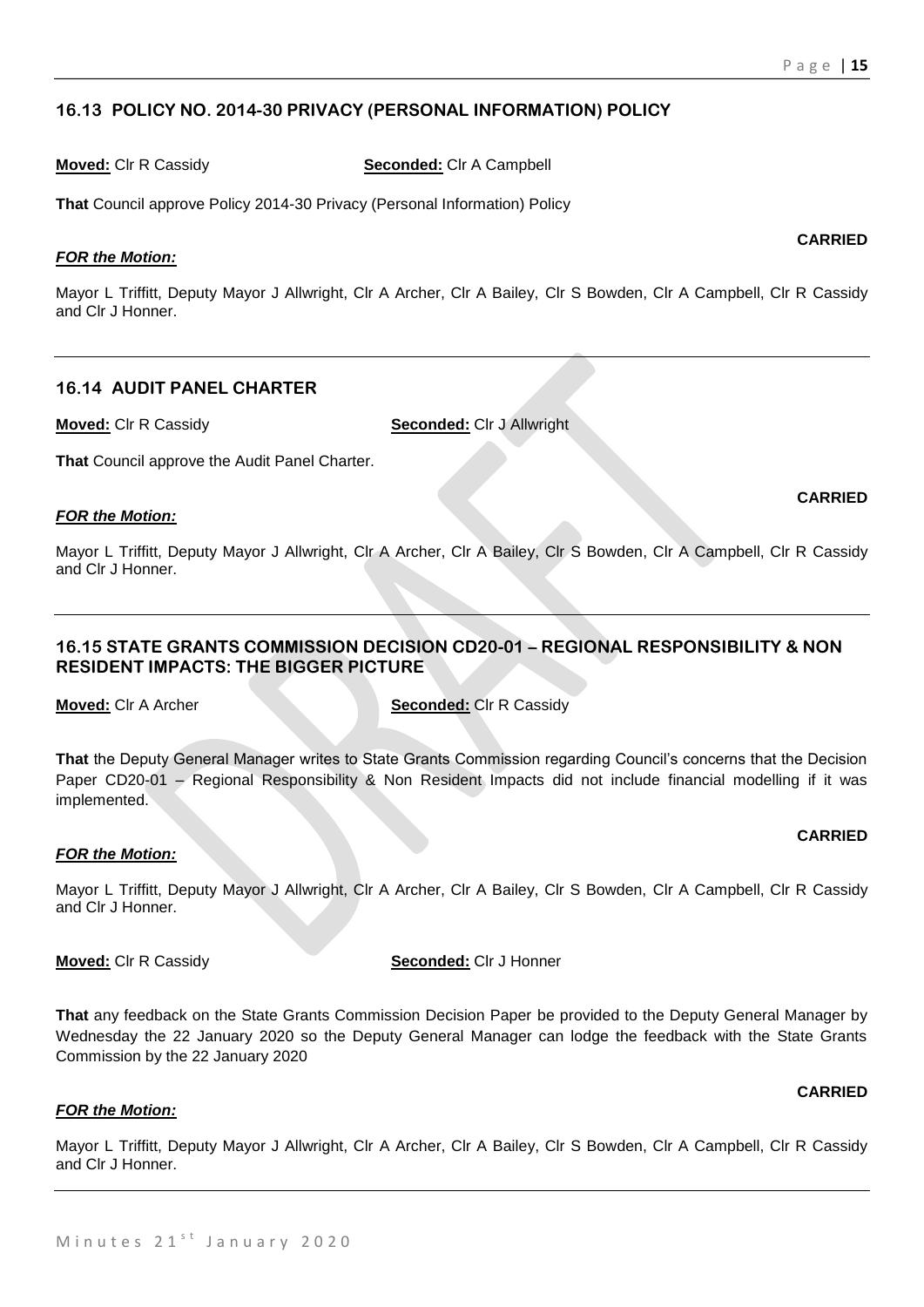# **16.16 REMISSIONS UNDER DELEGATION**

#### **NOTED**

#### **16.17 REQUEST WESTERWAY PRIMARY SCHOOL, 100 YEAR ANNIVERSARY**

**Moved:** Clr A Bailey **Seconded:** Clr A Campbell

**That** Council allow the Westerway Primary School to borrow 100 chairs from the Hamilton Hall and the Works Manager organises to deliver the chairs to Westerway Primary School on the Friday 28th February and collect them on the Monday 2 March 2020.

#### *FOR the Motion:*

Mayor L Triffitt, Deputy Mayor J Allwright, Clr A Archer, Clr A Bailey, Clr S Bowden, Clr A Campbell, Clr R Cassidy and Clr J Honner.

# **16.18 SOUTHERN TASMANIAN COUNCILS AUTHORITY – REGIONAL CLIMATE CHANGE INITIATIVE - COUNCIL CLIMATE PROFILES WORKSHOP**

**Moved:** Clr J Honner **Seconded:** Clr R Cassidy

**That** Council hold the Southern Tasmanian Councils Authority Climate Profile workshop on the 11 February 2020 from 11:30am at the Bothwell Council Chambers.

#### *FOR the Motion:*

Mayor L Triffitt, Deputy Mayor J Allwright, Clr A Archer, Clr A Bailey, Clr S Bowden, Clr A Campbell, Clr R Cassidy and Clr J Honner.

# **16.19 BOTHWELL LIBRARY PROPOSED NEW LEASE AGREEMENT**

**Moved:** Clr R Cassidy **Seconded:** Clr J Honner

**That** Council approve the General Manager to sign and seal the Lease Agreement between the Department of Education and Central Highlands Council.

#### *FOR the Motion:*

Mayor L Triffitt, Deputy Mayor J Allwright, Clr A Bailey, Clr S Bowden, Clr A Campbell, Clr R Cassidy and Clr J Honner.

#### *AGAINST the Motion:*

Clr A Archer

#### **CARRIED**

# **CARRIED**

**CARRIED 8/1**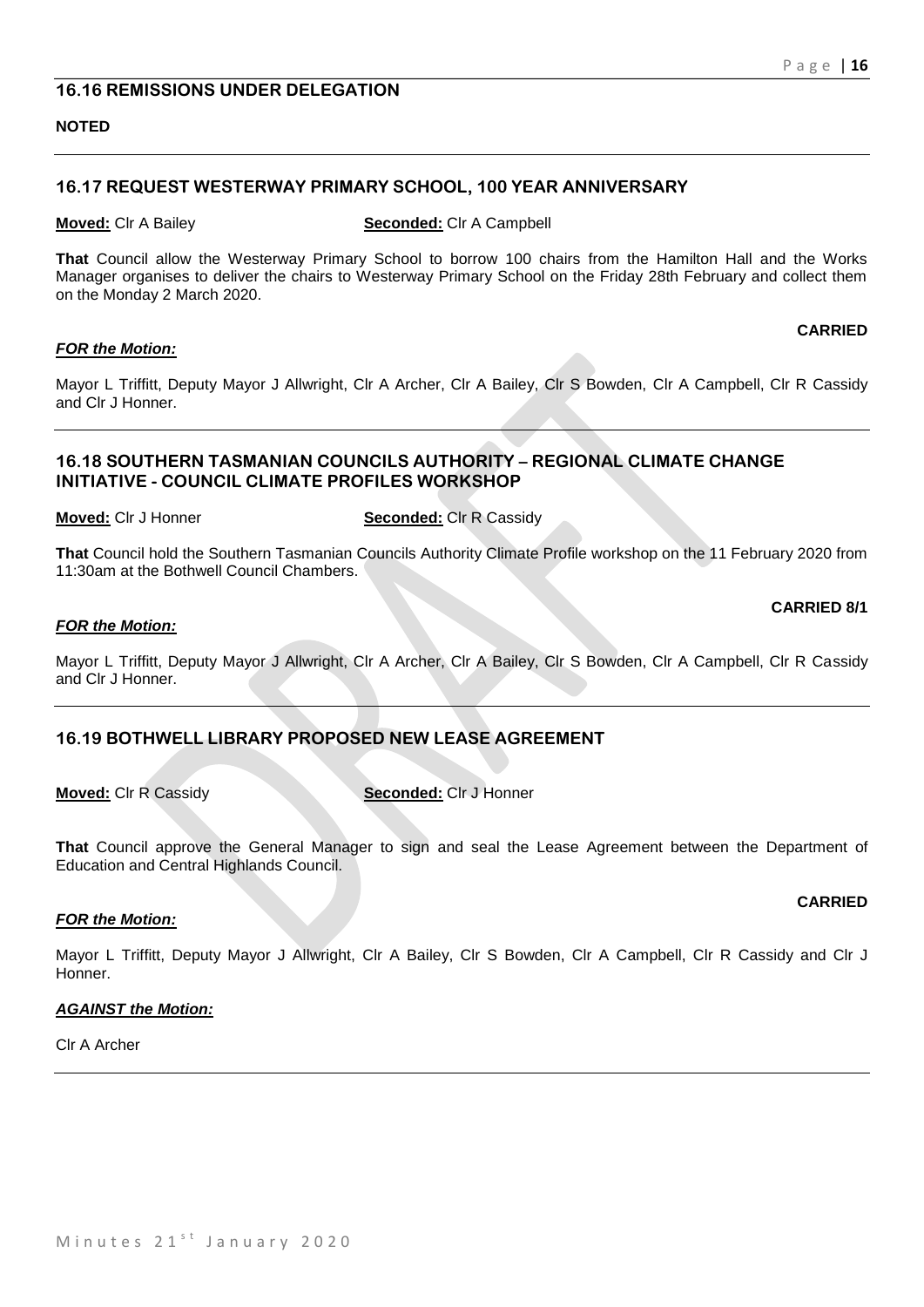# **16.20 RURAL BUSINESS TASMANIA**

#### **Moved:** Clr J Honner **Seconded:** Clr A Campbell

**That** Council provide temporary office space for a Rural Business Tasmania Counsellor one day a week at no costs on a Thursday at the Bothwell Council Office for a six month period starting after 6 February 2020, with a review after this period.

#### **CARRIED**

#### *FOR the Motion:*

Mayor L Triffitt, Deputy Mayor J Allwright, Clr A Archer, Clr A Bailey, Clr S Bowden, Clr A Campbell, Clr R Cassidy and Clr J Honner.

# **16.21 LOCAL GOVERNMENT ASSOCIATION OF TASMANIA ELECTED MEMBERS' PROFESSIONAL DEVELOPMENT WEEKEND**

**NOTED**

# **16.22 2020 VOLUNTEER GRANTS**

**NOTED**

# **16.23 TOURISM TASMANIA MARKETING INITIATIVE "UNORDINARY ADVENTURES TASMANIA PROGRAM" BROUCHURE**

**Moved:** Clr R Cassidy **Seconded:** Clr J Honner

**That** Council support the Tourism Tasmania marketing initiative "Unordinary Adventures Tasmania Program" brochure by working with Tourism Tasmania and Destination Southern Tasmania to stimulate tourism marketing opportunities within the Central Highlands of Tasmania.

#### **CARRIED**

**CARRIED**

#### *FOR the Motion:*

Mayor L Triffitt, Deputy Mayor J Allwright, Clr A Archer, Clr A Bailey, Clr S Bowden, Clr A Campbell, Clr R Cassidy and Clr J Honner.

# **16.24 VHF RADIO COVERAGE FOR TOURISM / OTHER OPERATORS IN THE CENTRAL HIGHLANDS**

**Moved:** Clr J Honner **Seconded:** Clr R Cassidy

**That** Council write to Marine and Safety Tasmania (MAST) asking for an additional 1-2 VHF Base Stations be located in Central Highlands of Tasmania to reduce VHF back spot coverage.

# *FOR the Motion:*

Mayor L Triffitt, Deputy Mayor J Allwright, Clr A Archer, Clr A Bailey, Clr S Bowden, Clr A Campbell, Clr R Cassidy and Clr J Honner.